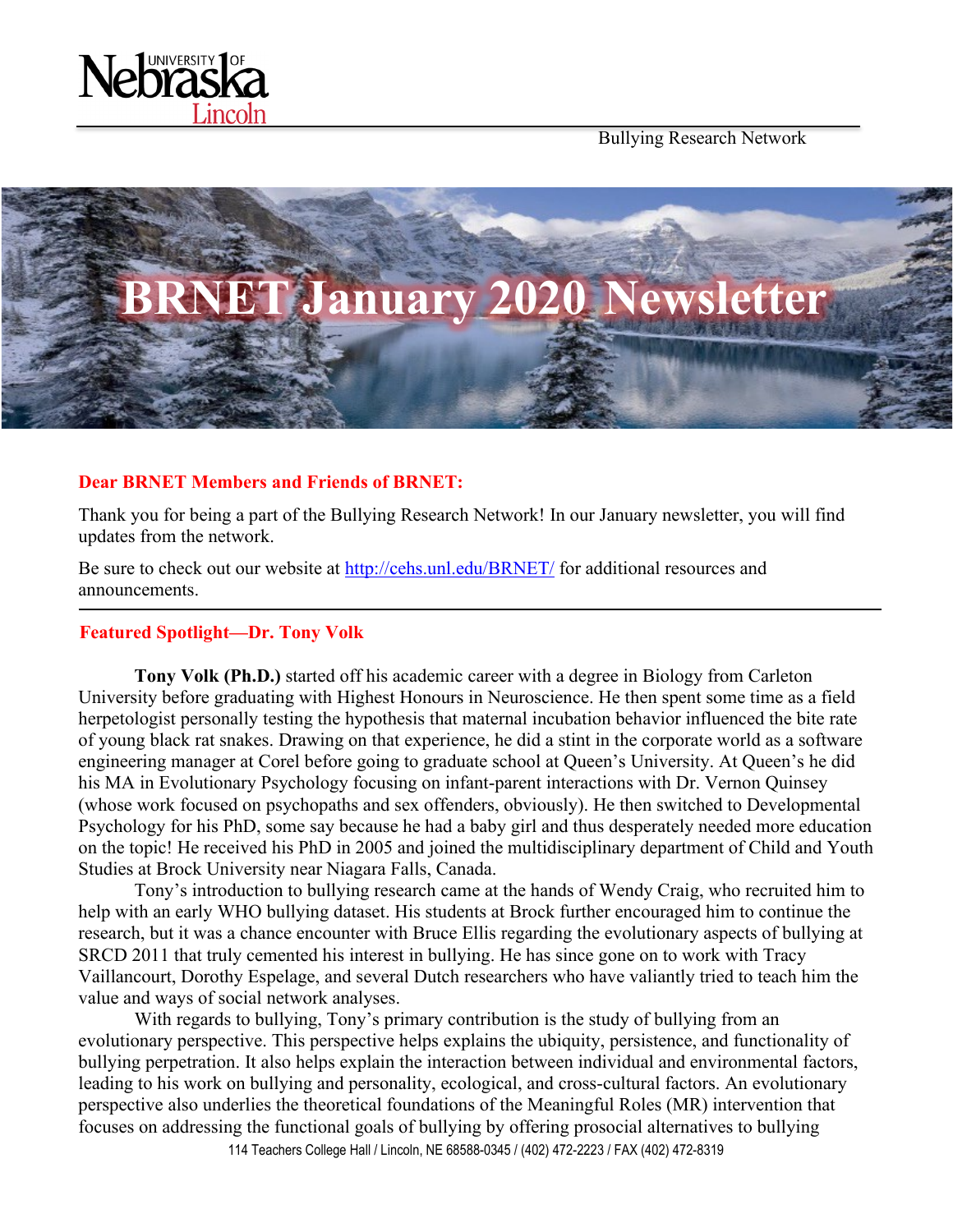behavior. MR thus focuses on addressing the benefits as well as the costs of bullying and is in various stages of piloting in Canada, the US, and the Netherlands.

Tony is currently the Chancellor's Chair of Research at Brock University where he is focusing on understanding the neural and perceptual responses of adolescents who bully. He is also head of an ongoing 8-year SSHRC-funded longitudinal project with Wendy Craig and Drew Dane that seeks to understand the goals, outcomes, social networks, ecologies and personalities of bullies.

At the heart of all of Tony's research lies the honest and joyful pursuit of knowledge that is only made better by collaborating with really fun and interesting people, which is why he is so grateful for organizations such as BRNet that help bring those kinds of people together! For more information on Tony Volk's research, please visit his [research page](https://brocku.ca/volk-developmental-science-lab/contact-us/) at www.brocku.ca/volklab.

#### **BRNET New Members!**

BRNET has a current total of 234 members! Welcome to the BRNET, **Drs. Wright & Fung**!

#### **New Friends of BRNET!**

BRNET has a current total of 83 'Friends!' Welcome, **Raluca Balan & Dr. Liesbeth Mercken**!

Please send recommendations for potential BRNET members (i.e., faculty, researchers, and clinicians who are conducting research on bullying or related topics) to Drs. Shelley Hymel, Susan Swearer, or to [bullyresearchnet@gmail.com.](mailto:bullyresearchnet@gmail.com)

*If you have recently joined BRNET and have not yet provided your information, please send the following to [bullyresearchnet@gmail.com.](mailto:bullyresearchnet@gmail.com)*

- 1) contact information that can be posted on the website;
- 2) a brief biography of you and your work;
- 3) a list of current/ongoing projects in this area;
- 4) an annotated bibliography of your work in this area (i.e., full reference plus a few sentences about the work), and;
- 5) relevant web-based links you would like to share.

### **Friends of BRNET**

Friends of BRNET is a group of graduate students, administrators, parents, and individuals who are interested in learning more about the Bullying Research Network. Friends of BRNET receive our monthly e-newsletter. If you are interested in becoming a Friend of BRNET or want to refer someone to Friends of BRNET, please email Alia Noetzel, the BRNET Coordinator, at [bullyresearchnet@gmail.com](mailto:bullyresearchnet@gmail.com) with the following information: name, title, address, and email address.

### **BRNET Member Grant/Funding Announcements**

Receipt of funding facilitates the BRNET mission to conduct interdisciplinary research related to bullying and aggression, with particular attention being paid to the link between basic and applied research. Thus, the BRNET directors are excited to offer members a new opportunity to share grants (and other sources of funding) they have received for their research projects.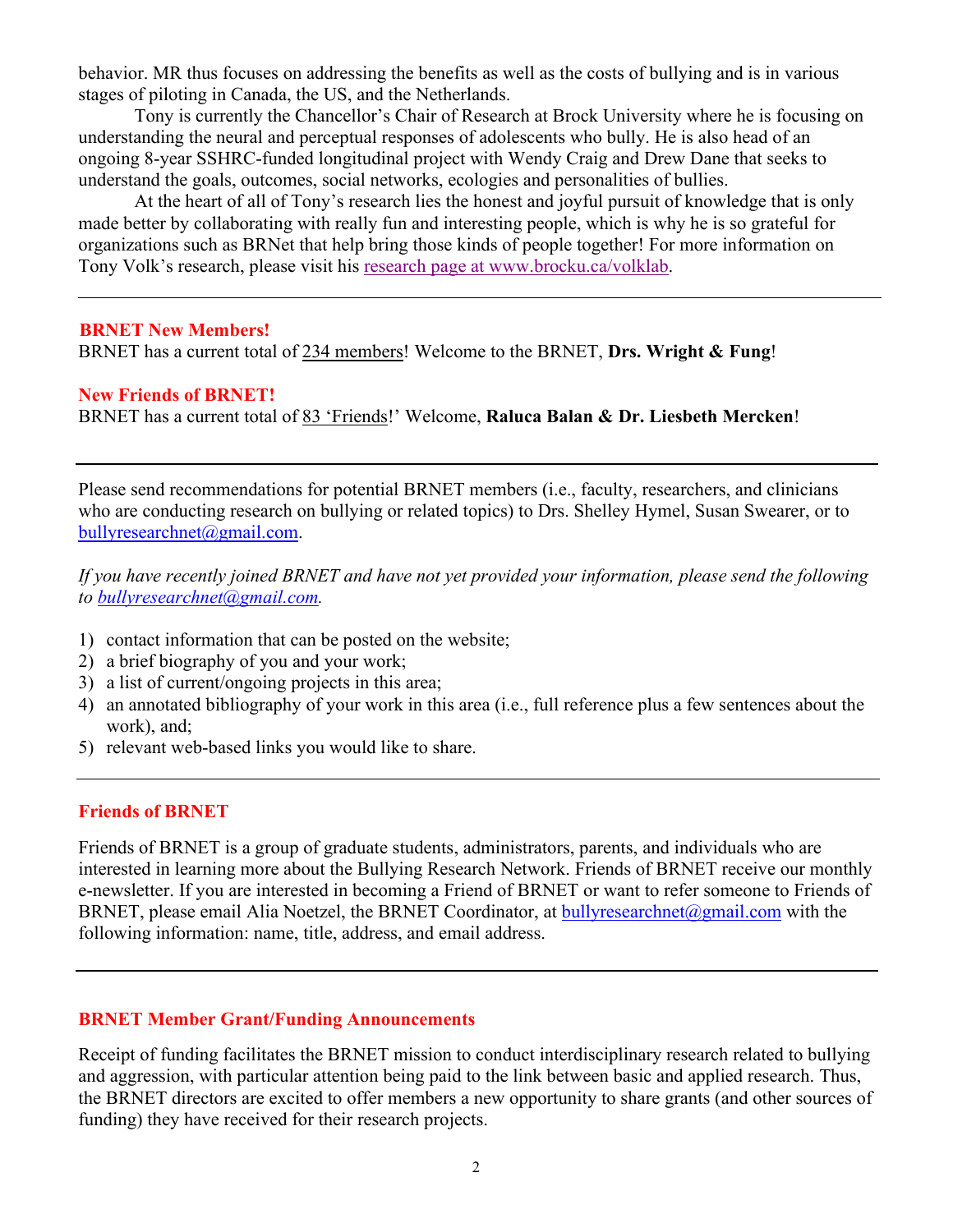Funding varies across countries and is not limited to federal grants. If you are interested in sharing your grants or funding with other BRNET members, please send an abstract of the research funding along with the funding source to [bullyresearchnet@gmail.com](mailto:bullyresearchnet@gmail.com) and we will post the information on our website.

### **BRNET MEMBER ANNOUNCEMENTS**

### **(1)** *The Teacher's Guide to Resolving School Bullying: Evidence-Based Strategies and Pupil-Led Interventions***, a new book authored by BRNET Member Dr. Elizabeth Nassem**

Drawing on the author's cutting-edge research this practical book helps teachers better understand the causes of bullying, gives them confidence to resolve nuanced cases, and provides them with the tools to develop pupil-led anti-bullying campaigns. This book delves into the complex nature of bullying at school in a clear and approachable way. It helps school staff understand the student's views and experiences of bullying, and how power imbalances and systemic inequalities can contribute to bullying relationships between pupils. The author provides evidence-based interventions that suggest ways teachers can develop knowledge and skills to resolve incidents. Key to this is a new approach to pupil-led interventions which allows staff to harness pupil voices to develop effective anti-bullying strategies. Included are resources and tools to help teachers set up these advisory groups and interventions, and train others to do the same. This is essential reading for teachers looking for a comprehensive and accessible guide to tackling bullying. Take a look here: [https://www.amazon.co.uk/Complexity-School-Bullying-Nassem-](https://www.amazon.co.uk/Complexity-School-Bullying-Nassem-Elizabeth/dp/1785924192)[Elizabeth/dp/1785924192](https://www.amazon.co.uk/Complexity-School-Bullying-Nassem-Elizabeth/dp/1785924192)

# **(2) Job Opportunity**

The Department of Child and Youth Studies at Brock University, St. Catharines, Ontario invites applications for a SSHRC Canada Research Chair Tier 2 position in Children and Youth: Performance and Mental Health at the rank of assistant or associate professor level to commence July 1, 2020. Please see attached PDF for additional information.

### **(3) Articles of Interest**

### Dear Colleagues,

Please find attached a new multiplex SIENA paper in [Journal of Research on Adolescence](https://urldefense.proofpoint.com/v2/url?u=https-3A__onlinelibrary.wiley.com_doi_full_10.1111_jora.12501&d=DwMDaQ&c=Cu5g146wZdoqVuKpTNsYHeFX_rg6kWhlkLF8Eft-wwo&r=pWic30ayAUnLgVZ5-oscRywEhLuq0OrRNorCTMj4dgo&m=DJqYMSpmB1THjQZpjfp2GdfQPOeopXDQ_LKne1MTRxY&s=6iBG7tYGOsKWLeJ6vA8tjKJGawIO_c2HhnlLgqTivIM&e=) with as highlights: (1) friendship and help networks show some similarities, but only partly overlap and have distinct characteristics; (2) mutual help was important for the maintenance of friendship, but not for the initiation of friendship; (2) mutual friendships provided a context in which help took place.

Van Rijsewijk, L. G. M., Snijders, T. A. B., Dijkstra, J. K., Steglich, C. E. G., & Veenstra, R. (2019). The interplay between adolescents' friendships and the exchange of help: A longitudinal multiplex social network study. Journal of Research on Adolescence, doi: 10.1111/jora.12501.

And another multiplex SIENA paper examining the association between friendship and academic networks. This study indicated that: (1) in high-ability classrooms students chose high-achieving peers as academic partners; (2) in high-ability classrooms students avoided deviant peers (i.e., those high in school misconduct) as academic partners; and (3) academic relationships led to friendships, and vice versa, in both high- and low-ability classrooms.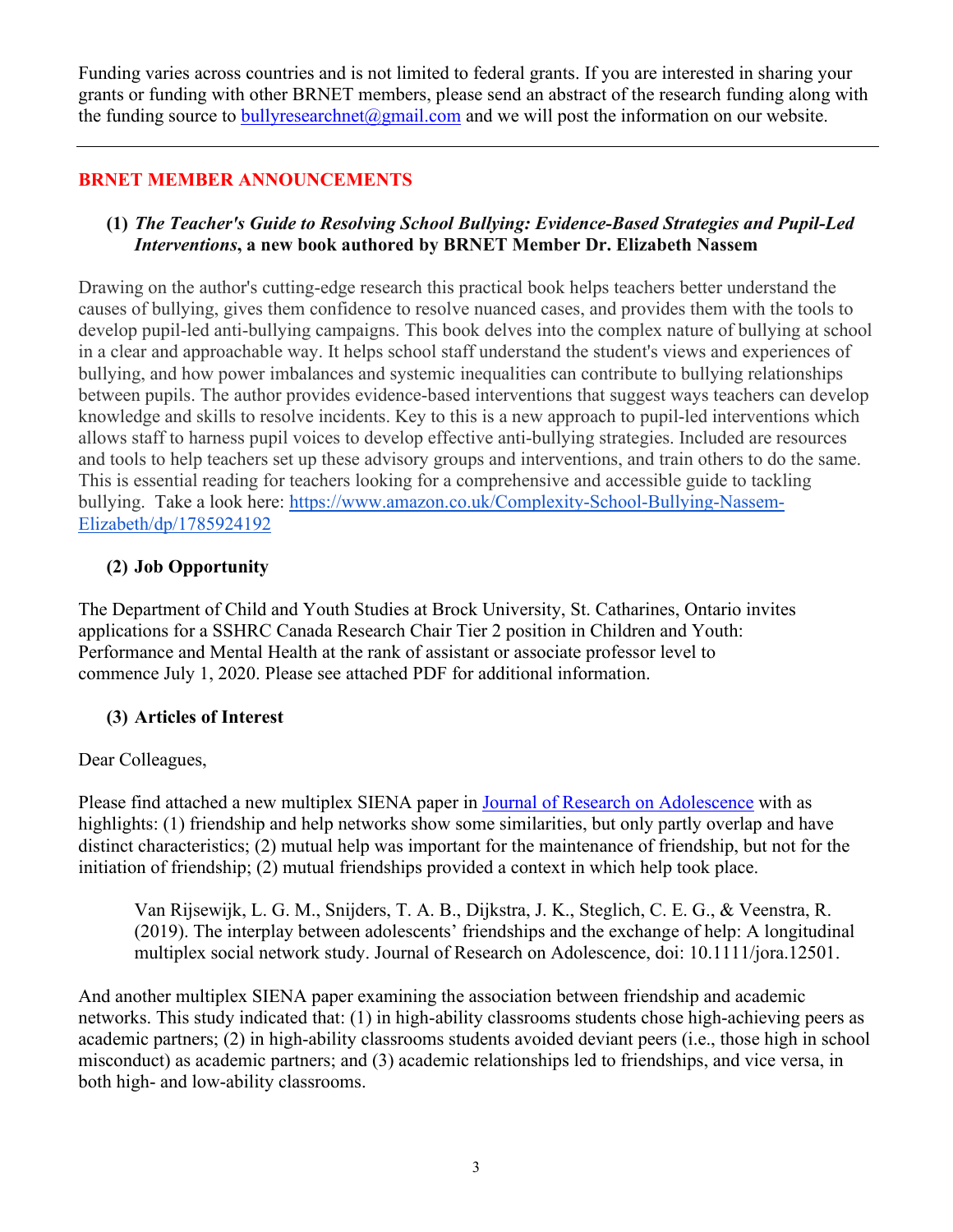Palacios, D., Dijkstra, J. K., Villalobos, C., Treviño, E., Berger, C., Huisman, M., & Veenstra, R. (2019). Classroom ability composition and the role of academic performance and school misconduct in the formation of academic and friendship networks. Journal of School Psychology, 74, 58-73, doi: 10.1016/j.jsp.2019.05.006.

If you have related manuscripts (in press or submitted), please let us know. We would be glad to receive it. Best wishes,

René Veenstra, Loes van Rijsewijk, and Diego Palacios, and others

# **(4) Save the Date—Workshop on Aggression 2020 in Turku, Finland**

The 25th Workshop on Aggression will take place on **November 13-14, 2020** in Turku, Finland, with the overarching theme "Prevention of aggression and violence among and against youth." Please come to meet researchers studying bullying, dating violence, online abuse and grooming, child maltreatment, and other types of aggression, and evidence-based prevention of these global challenges. This workshop is hosted by BRNET member, Dr. Christina Salmivalli.

# **(5) Save the Date—Bullying Research Symposium 2020 in Vienna, Austria**

The Bullying Research Symposium (BRS) will take place on **November 6-7, 2020** at the University of Vienna (Austria) and addresses scholars on all career stages with a research focus on school bullying. The aim of the symposium is a more intensive exchange about the ongoing research and to set up a closer network between the individual researchers and/or research teams.

Besides the keynotes the program will include shorter presentations, symposia, databased workshops and a poster session. The thematic focus is set around teachers and school bullying. We are very proud to welcome Prof. Dr. Sheri Bauman (University of Arizona, USA) and Prof. Yuichi Toda (Osaka Kyoiku University, Japan) in Vienna as keynote speakers, who will provide input from an international perspective.

More information on registration and submission follows in early 2020. Contact: [antonia.paljakka@univie.ac.at.](mailto:antonia.paljakka@univie.ac.at)

# **(6) Article of Interest**

Attached, please find a new article featuring BRNET member Dr. Mark Van Ryzin. Below, you will find the citation.

Van Ryzin, M. J., & Roseth, C. J. (2019). Effects of cooperative learning on peer relations, empathy, and bullying in middle school. *Aggressive Behavior, 45*(6), 643-651. https://doi.org/10.1002%2Fab.21858

### **(7)** *Making an Impact on School Bullying***, a new book edited by BRNET Member Dr. Peter K. Smith**

This invaluable book looks at a range of practical interventions that have addressed the problem of school bullying. Each chapter examines the context in which the intervention took place, how theoretical knowledge transferred into practice, and the impact and legacy of the work. Covering the most important and widely-used strategies to combat bullying, the book provides readers with a roadmap to developing